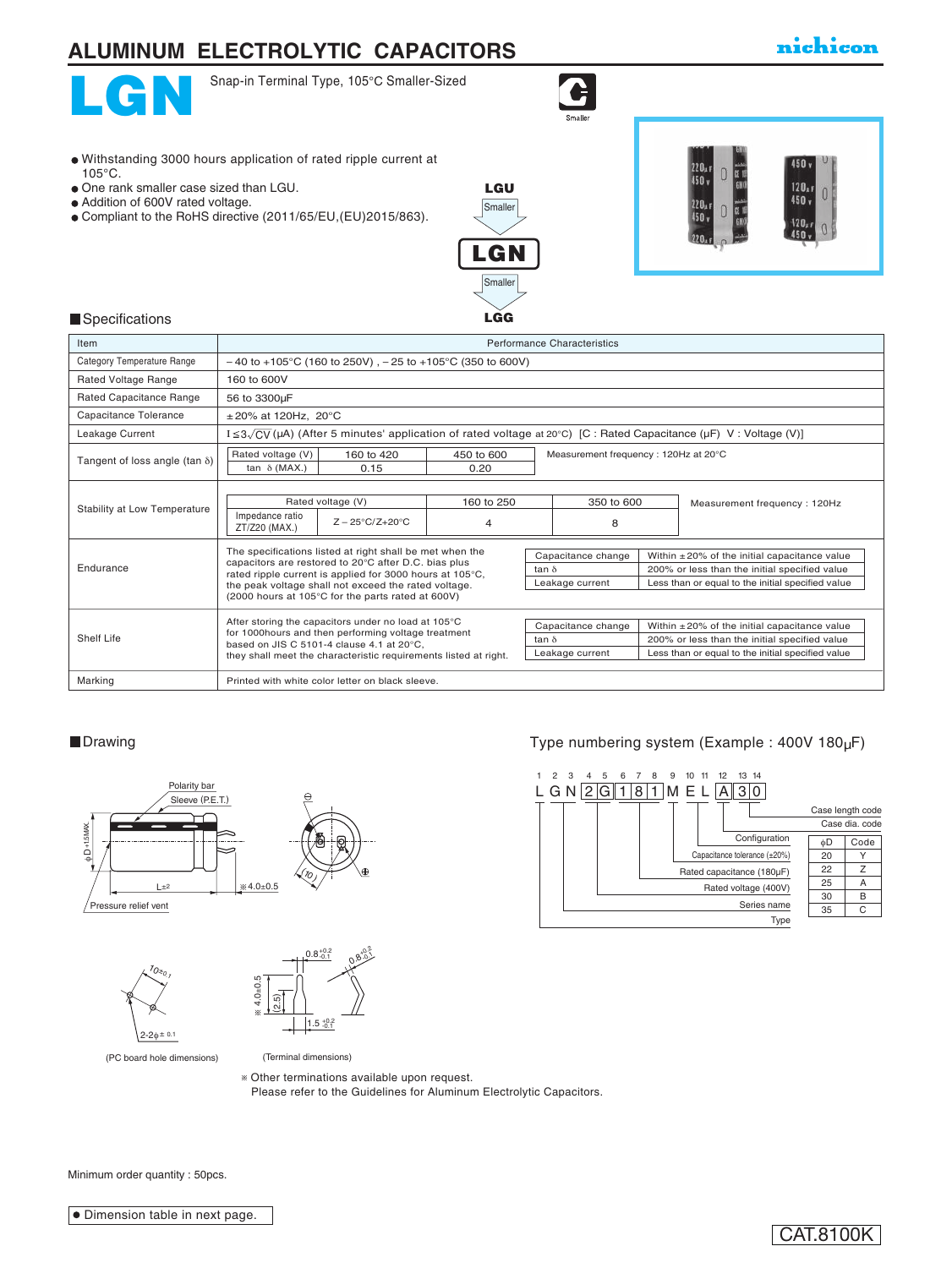# **ALUMINUM ELECTROLYTIC CAPACITORS ALUMINUM ELECTROLYTIC CAPACITORS**

# LGN LGN

Dimensions Dimensions

|          |                        | 160V (2C)                                          |      |                |
|----------|------------------------|----------------------------------------------------|------|----------------|
| Cap.(µF) | Size<br>$\phi$ D×L(mm) | Rated ripple<br>Leakage Current<br>(mA)<br>(mArms) |      | Code           |
| 330      | $20 \times 25$         | 1170                                               | 0.68 | LGN2C331MELY25 |
| 390      | $20 \times 25$         | 1280                                               | 0.74 | LGN2C391MELY25 |
| 470      | $20 \times 30$         | 1400                                               | 0.82 | LGN2C471MELY30 |
|          | $22 \times 25$         | 1400                                               | 0.82 | LGN2C471MELZ25 |
| 560      | $20 \times 35$         | 1500                                               | 0.89 | LGN2C561MELY35 |
|          | $22 \times 30$         | 1500                                               | 0.89 | LGN2C561MELZ30 |
|          | $20 \times 40$         | 1700                                               | 0.98 | LGN2C681MELY40 |
| 680      | $22 \times 35$         | 1700                                               | 0.98 | LGN2C681MELZ35 |
|          | $25 \times 25$         | 1700                                               | 0.98 | LGN2C681MELA25 |
|          | $22 \times 35$         | 2000                                               | 1.08 | LGN2C821MELZ35 |
| 820      | $25 \times 30$         | 2000                                               | 1.08 | LGN2C821MELA30 |
|          | $30 \times 25$         | 2000                                               | 1.08 | LGN2C821MELB25 |
|          | $22 \times 45$         | 2200                                               | 1.20 | LGN2C102MELZ45 |
| 1000     | $25 \times 35$         | 2200                                               | 1.20 | LGN2C102MELA35 |
|          | $30 \times 25$         | 2200                                               | 1.20 | LGN2C102MELB25 |
|          | $25 \times 40$         | 2300                                               | 1.31 | LGN2C122MELA40 |
| 1200     | $30 \times 30$         | 2300                                               | 1.31 | LGN2C122MELB30 |
|          | $35 \times 25$         | 2300                                               | 1.31 | LGN2C122MELC25 |
|          | $25 \times 45$         | 2500                                               | 1.46 | LGN2C152MELA45 |
| 1500     | $30 \times 35$         | 2500                                               | 1.46 | LGN2C152MELB35 |
|          | $35 \times 30$         | 2500                                               | 1.46 | LGN2C152MELC30 |
| 1800     | $30 \times 40$         | 2700                                               | 1.60 | LGN2C182MELB40 |
|          | $35 \times 35$         | 2700                                               | 1.60 | LGN2C182MELC35 |
| 2200     | $30 \times 45$         | 2900                                               | 1.77 | LGN2C222MELB45 |
|          | $35 \times 35$         | 2900                                               | 1.77 | LGN2C222MELC35 |
| 2700     | $35 \times 45$         | 3100                                               | 1.97 | LGN2C272MELC45 |
| 3300     | $35 \times 50$         | 3300                                               | 2.17 | LGN2C332MELC50 |

| Cap.(µF) | Size<br>$\phi$ D×L(mm) | Rated ripple<br>(mArms) | Leakage Current<br>(mA) | Code           |  |  |  |
|----------|------------------------|-------------------------|-------------------------|----------------|--|--|--|
| 330      | $20 \times 25$         | 1200                    | 0.73                    | LGN2Z331MELY25 |  |  |  |
|          | $20 \times 30$         | 1280                    | 0.79                    | LGN2Z391MELY30 |  |  |  |
| 390      | $22 \times 25$         | 1280                    | 0.79                    | LGN2Z391MELZ25 |  |  |  |
|          | $20 \times 35$         | 1380                    | 0.87                    | LGN2Z471MELY35 |  |  |  |
| 470      | $22 \times 30$         | 1380                    | 0.87                    | LGN2Z471MELZ30 |  |  |  |
|          | $20 \times 40$         | 1500                    | 0.95                    | LGN2Z561MELY40 |  |  |  |
| 560      | $22 \times 30$         | 1500                    | 0.95                    | LGN2Z561MELZ30 |  |  |  |
|          | $25 \times 25$         | 1500                    | 0.95                    | LGN2Z561MELA25 |  |  |  |
|          | $20 \times 45$         | 1700                    | 1.04                    | LGN2Z681MELY45 |  |  |  |
| 680      | $22 \times 35$         | 1700                    | 1.04                    | LGN2Z681MELZ35 |  |  |  |
|          | $25 \times 30$         | 1700                    | 1.04                    | LGN2Z681MELA30 |  |  |  |
|          | $22 \times 40$         | 2000                    | 1.15                    | LGN2Z821MELZ40 |  |  |  |
| 820      | $25 \times 35$         | 2000                    | 1.15                    | LGN2Z821MELA35 |  |  |  |
|          | $30 \times 25$         | 2000                    | 1.15                    | LGN2Z821MELB25 |  |  |  |
|          | $25 \times 40$         | 2200                    | 1.27                    | LGN2Z102MELA40 |  |  |  |
| 1000     | $30 \times 30$         | 2200                    | 1.27                    | LGN2Z102MELB30 |  |  |  |
|          | $35 \times 25$         | 2200                    | 1.27                    | LGN2Z102MELC25 |  |  |  |
|          | $25 \times 45$         | 2300                    | 1.39                    | LGN2Z122MELA45 |  |  |  |
| 1200     | $30 \times 35$         | 2300                    | 1.39                    | LGN2Z122MELB35 |  |  |  |
|          | $35 \times 30$         | 2300                    | 1.39                    | LGN2Z122MELC30 |  |  |  |
|          | $25 \times 50$         | 2500                    | 1.55                    | LGN2Z152MELA50 |  |  |  |
| 1500     | $30 \times 40$         | 2500                    | 1.55                    | LGN2Z152MELB40 |  |  |  |
|          | $35 \times 30$         | 2500                    | 1.55                    | LGN2Z152MELC30 |  |  |  |
|          | $30 \times 45$         | 2700                    | 1.70                    | LGN2Z182MELB45 |  |  |  |
| 1800     | $35 \times 35$         | 2700                    | 1.70                    | LGN2Z182MELC35 |  |  |  |
| 2200     | $30 \times 50$         | 2900                    | 1.88                    | LGN2Z222MELB50 |  |  |  |
|          | $35 \times 40$         | 2900                    | 1.88                    | LGN2Z222MELC40 |  |  |  |
| 2700     | $35 \times 50$         | 3100                    | 2.09                    | LGN2Z272MELC50 |  |  |  |

|          |                          | 200V (2D) |                         |                |  |
|----------|--------------------------|-----------|-------------------------|----------------|--|
|          |                          |           |                         |                |  |
| Cap.(µF) | Size<br>$\phi$ D × L(mm) |           | Leakage Current<br>(mA) | Code           |  |
| 270      | $20 \times 25$           | 990       | 0.69                    | LGN2D271MELY25 |  |
| 330      | $20 \times 30$           | 1200      | 0.77                    | LGN2D331MELY30 |  |
|          | $22 \times 25$           | 1200      | 0.77                    | LGN2D331MELZ25 |  |
| 390      | $20 \times 30$           | 1340      | 0.83                    | LGN2D391MELY30 |  |
|          | $22 \times 25$           | 1310      | 0.83                    | LGN2D391MELZ25 |  |
|          | $20 \times 35$           | 1480      | 0.91                    | LGN2D471MELY35 |  |
| 470      | $22 \times 30$           | 1480      | 0.91                    | LGN2D471MELZ30 |  |
|          | $25 \times 25$           | 1480      | 0.91                    | LGN2D471MELA25 |  |
| 560      | $20 \times 40$           | 1600      | 1.00                    | LGN2D561MELY40 |  |
|          | $22 \times 35$           | 1600      | 1.00                    | LGN2D561MELZ35 |  |
|          | $22 \times 40$           | 1750      | 1.10                    | LGN2D681MELZ40 |  |
| 680      | $25 \times 30$           | 1750      | 1.10                    | LGN2D681MELA30 |  |
|          | $30 \times 25$           | 1750      | 1.10                    | LGN2D681MELB25 |  |
| 820      | $22 \times 45$           | 2040      | 1.21                    | LGN2D821MELZ45 |  |
|          | $25 \times 35$           | 2040      | 1.21                    | LGN2D821MELA35 |  |
|          | $22 \times 50$           | 2300      | 1.34                    | LGN2D102MELZ50 |  |
| 1000     | $25 \times 45$           | 2300      | 1.34                    | LGN2D102MELA45 |  |
|          | $30 \times 30$           | 2300      | 1.34                    | LGN2D102MELB30 |  |
|          | $35 \times 25$           | 2300      | 1.34                    | LGN2D102MELC25 |  |
|          | $25 \times 50$           | 2650      | 1.46                    | LGN2D122MELA50 |  |
| 1200     | $30 \times 35$           | 2650      | 1.46                    | LGN2D122MELB35 |  |
|          | $35 \times 30$           | 2650      | 1.46                    | LGN2D122MELC30 |  |
| 1500     | $30 \times 40$           | 2800      | 1.64                    | LGN2D152MELB40 |  |
|          | $35 \times 35$           | 2800      | 1.64                    | LGN2D152MELC35 |  |
| 1800     | $30 \times 50$           | 3080      | 1.80                    | LGN2D182MELB50 |  |
|          | $35 \times 40$           | 3080      | 1.80                    | LGN2D182MELC40 |  |
| 2200     | $35 \times 45$           | 3480      | 1.98                    | LGN2D222MELC45 |  |

| 220V (2P) |                                 |                         |                         |                |  |
|-----------|---------------------------------|-------------------------|-------------------------|----------------|--|
| Cap.(µF)  | <b>Size</b><br>$\phi$ D × L(mm) | Rated ripple<br>(mArms) | Leakage Current<br>(mA) | Code           |  |
| 220       | $20 \times 25$                  | 980                     | 0.66                    | LGN2P221MELY25 |  |
| 270       | $20 \times 30$                  | 1080                    | 0.73                    | LGN2P271MELY30 |  |
|           | $22 \times 25$                  | 1080                    | 0.73                    | LGN2P271MELZ25 |  |
| 330       | $20 \times 35$                  | 1260                    | 0.80                    | LGN2P331MELY35 |  |
|           | $22 \times 25$                  | 1260                    | 0.80                    | LGN2P331MELZ25 |  |
|           | $20 \times 35$                  | 1340                    | 0.87                    | LGN2P391MELY35 |  |
| 390       | $22 \times 30$                  | 1340                    | 0.87                    | LGN2P391MELZ30 |  |
|           | $25 \times 25$                  | 1340                    | 0.87                    | LGN2P391MELA25 |  |
| 470       | $20 \times 45$                  | 1480                    | 0.96                    | LGN2P471MELY45 |  |
|           | $22 \times 35$                  | 1480                    | 0.96                    | LGN2P471MELZ35 |  |
|           | $22 \times 40$                  | 1610                    | 1.05                    | LGN2P561MELZ40 |  |
| 560       | $25 \times 35$                  | 1610                    | 1.05                    | LGN2P561MELA35 |  |
|           | $30 \times 25$                  | 1610                    | 1.05                    | LGN2P561MELB25 |  |
|           | $22 \times 45$                  | 1780                    | 1.16                    | LGN2P681MELZ45 |  |
| 680       | $25 \times 35$                  | 1780                    | 1.16                    | LGN2P681MELA35 |  |
|           | $30 \times 30$                  | 1780                    | 1.16                    | LGN2P681MELB30 |  |
|           | $22 \times 50$                  | 1930                    | 1 27                    | LGN2P821MELZ50 |  |
| 820       | $25 \times 40$                  | 1930                    | 1.27                    | LGN2P821MELA40 |  |
|           | $30 \times 35$                  | 1930                    | 1.27                    | LGN2P821MELB35 |  |
|           | $35 \times 25$                  | 1930                    | 1.27                    | LGN2P821MELC25 |  |
|           | $25 \times 50$                  | 2330                    | 1.40                    | LGN2P102MELA50 |  |
| 1000      | $30 \times 35$                  | 2330                    | 1.40                    | LGN2P102MELB35 |  |
|           | $35 \times 30$                  | 2330                    | 1.40                    | LGN2P102MELC30 |  |
| 1200      | $30 \times 40$                  | 2500                    | 1.54                    | LGN2P122MELB40 |  |
|           | $35 \times 35$                  | 2500                    | 1.54                    | LGN2P122MELC35 |  |
| 1500      | $30 \times 50$                  | 2760                    | 1.72                    | LGN2P152MELB50 |  |
|           | $35 \times 40$                  | 2760                    | 1.72                    | LGN2P152MELC40 |  |
| 1800      | $35 \times 50$                  | 3110                    | 1.88                    | LGN2P182MELC50 |  |

Rated ripple current (mArms) at 105°C 120Hz Rated ripple current (mArms) at 105°C 120Hz

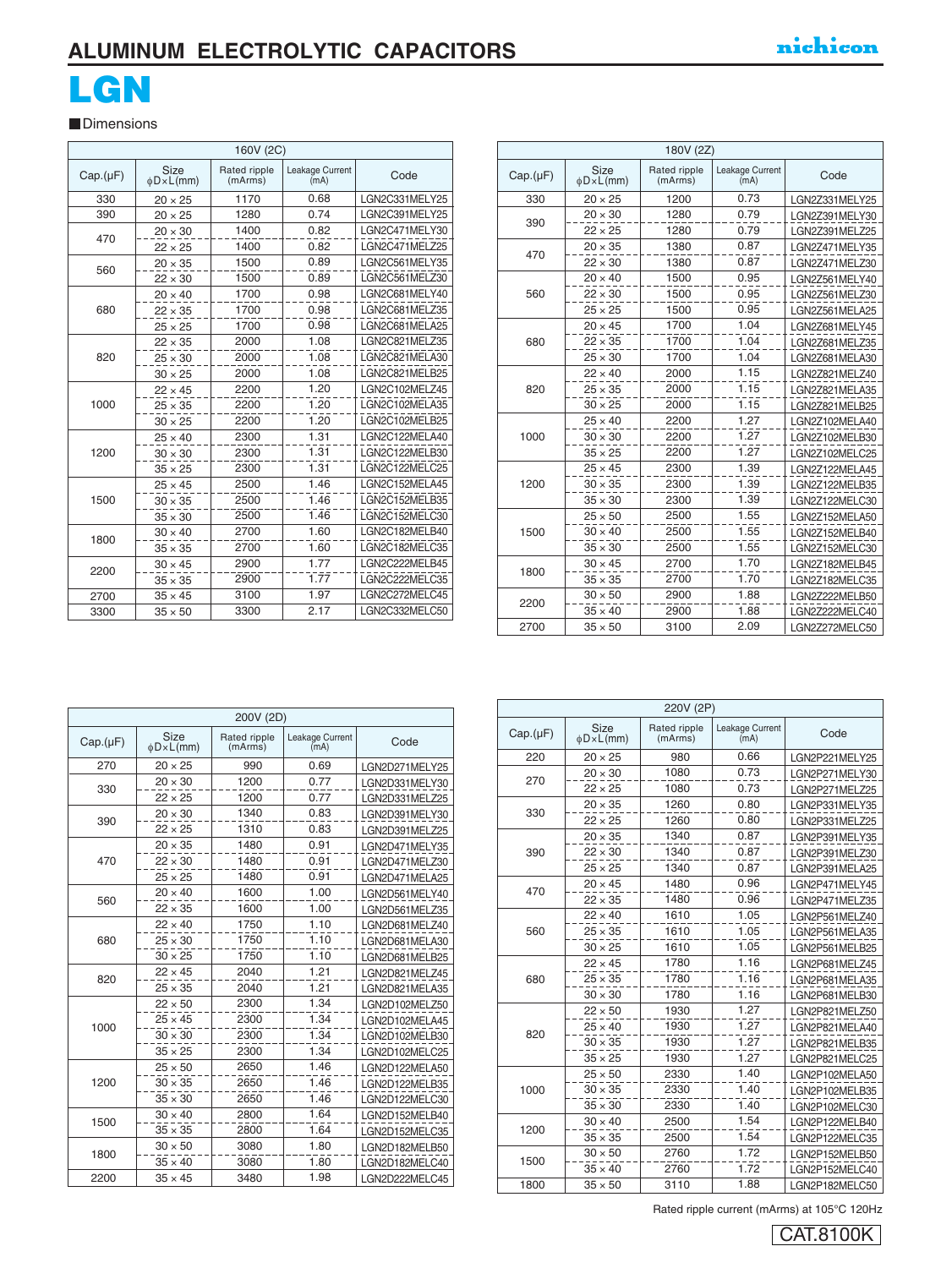## **ALUMINUM ELECTROLYTIC CAPACITORS ALUMINUM ELECTROLYTIC CAPACITORS**

# LGN **LOWIN**

#### **Dimensions**

| 250V (2E) |                        |                         |                         |                |  |
|-----------|------------------------|-------------------------|-------------------------|----------------|--|
| Cap.(µF)  | Size<br>$\phi$ D×L(mm) | Rated ripple<br>(mArms) | Leakage Current<br>(mA) | Code           |  |
| 220       | $22 \times 25$         | 1000                    | 0.70                    | LGN2E221MELZ25 |  |
| 270       | $22 \times 25$         | 1100                    | 0.77                    | LGN2E271MELZ25 |  |
|           | $20 \times 35$         | 1200                    | 0.86                    | LGN2E331MELY35 |  |
| 330       | $22 \times 30$         | 1200                    | 0.86                    | LGN2E331MELZ30 |  |
|           | $25 \times 25$         | 1200                    | 0.86                    | LGN2E331MELA25 |  |
|           | $20 \times 40$         | 1300                    | 0.93                    | LGN2E391MELY40 |  |
| 390       | $22 \times 35$         | 1300                    | 0.93                    | LGN2E391MELZ35 |  |
|           | $25 \times 30$         | 1300                    | 0.93                    | LGN2E391MELA30 |  |
|           | $22 \times 40$         | 1400                    | 1.02                    | LGN2E471MELZ40 |  |
| 470       | $25 \times 35$         | 1400                    | 1.02                    | LGN2E471MELA35 |  |
|           | $30 \times 25$         | 1400                    | 1.02                    | LGN2E471MELB25 |  |
|           | $22 \times 45$         | 1500                    | 1.12                    | LGN2E561MELZ45 |  |
| 560       | $25 \times 35$         | 1500                    | 1.12                    | LGN2E561MELA35 |  |
|           | $30 \times 30$         | 1500                    | 1.12                    | LGN2E561MELB30 |  |
|           | $22 \times 50$         | 1700                    | 1.23                    | LGN2E681MELZ50 |  |
| 680       | $25 \times 40$         | 1700                    | 1.23                    | LGN2E681MELA40 |  |
|           | $30 \times 30$         | 1700                    | 1.23                    | LGN2E681MELB30 |  |
|           | $35 \times 25$         | 1700                    | 1.23                    | LGN2E681MELC25 |  |
|           | $25 \times 45$         | 2000                    | 1.35                    | LGN2E821MELA45 |  |
| 820       | $30 \times 35$         | 2000                    | 1.35                    | LGN2E821MELB35 |  |
|           | $35 \times 30$         | 2000                    | 1.35                    | LGN2E821MELC30 |  |
|           | $30 \times 40$         | 2200                    | 1.50                    | LGN2E102MELB40 |  |
| 1000      | $35 \times 35$         | 2200                    | 1.50                    | LGN2E102MELC35 |  |
|           | $30 \times 45$         | 2300                    | 1.64                    | LGN2E122MELB45 |  |
| 1200      | $35 \times 40$         | 2300                    | 1.64                    | LGN2E122MELC40 |  |
| 1500      | $35 \times 45$         | 2500                    | 1.83                    | LGN2E152MELC45 |  |
| 1800      | $35 \times 50$         | 2700                    | 2.01                    | LGN2E182MELC50 |  |

| 350V (2V) |                          |                         |                         |                |  |
|-----------|--------------------------|-------------------------|-------------------------|----------------|--|
| Cap.(µF)  | Size<br>$\phi$ D × L(mm) | Rated ripple<br>(mArms) | Leakage Current<br>(mA) | Code           |  |
| 120       | $22 \times 25$           | 750                     | 0.61                    | LGN2V121MELZ25 |  |
| 150       | $22 \times 30$           | 820                     | 0.68                    | LGN2V151MELZ30 |  |
| 180       | $22 \times 30$           | 900                     | 0.75                    | LGN2V181MELZ30 |  |
|           | $25 \times 25$           | 900                     | 0.75                    | LGN2V181MELA25 |  |
| 220       | $22 \times 35$           | 1000                    | 0.83                    | LGN2V221MELZ35 |  |
|           | $25 \times 30$           | 1000                    | 0.83                    | LGN2V221MELA30 |  |
|           | $22 \times 40$           | 1100                    | 0.92                    | LGN2V271MELZ40 |  |
| 270       | $25 \times 35$           | 1100                    | 0.92                    | LGN2V271MELA35 |  |
|           | $30 \times 25$           | 1100                    | 0.92                    | LGN2V271MELB25 |  |
|           | $22 \times 45$           | 1200                    | 1.01                    | LGN2V331MELZ45 |  |
| 330       | $25 \times 40$           | 1200                    | 1.01                    | LGN2V331MELA40 |  |
|           | $30 \times 30$           | 1200                    | 1.01                    | LGN2V331MELB30 |  |
| 390       | $25 \times 45$           | 1300                    | 1.10                    | LGN2V391MELA45 |  |
|           | $30 \times 35$           | 1300                    | 1.10                    | LGN2V391MELB35 |  |
|           | $25 \times 50$           | 1400                    | 1.21                    | LGN2V471MELA50 |  |
| 470       | $30 \times 40$           | 1400                    | 1.21                    | LGN2V471MELB40 |  |
|           | $35 \times 30$           | 1400                    | 1.21                    | LGN2V471MELC30 |  |
| 560       | $30 \times 45$           | 1500                    | 1.32                    | LGN2V561MELB45 |  |
|           | $35 \times 35$           | 1500                    | 1.32                    | LGN2V561MELC35 |  |
| 680       | $30 \times 50$           | 1700                    | 1.46                    | LGN2V681MELB50 |  |
|           | $35 \times 40$           | 1700                    | 1.46                    | LGN2V681MELC40 |  |
| 820       | $35 \times 45$           | 1900                    | 1.60                    | LGN2V821MELC45 |  |

|          |                        | 400V (2G)               |                         |                |
|----------|------------------------|-------------------------|-------------------------|----------------|
| Cap.(µF) | Size<br>$\phi$ D×L(mm) | Rated ripple<br>(mArms) | Leakage Current<br>(mA) | Code           |
| 68       | $20 \times 25$         | 490                     | 0.49                    | LGN2G680MELY25 |
| 82       | $20 \times 30$         | 640                     | 0.54                    | LGN2G820MELY30 |
| 100      | $20 \times 30$         | 680                     | 0.60                    | LGN2G101MELY30 |
|          | $22 \times 25$         | 680                     | 0.60                    | LGN2G101MELZ25 |
| 120      | $20 \times 35$         | 730                     | 0.65                    | LGN2G121MELY35 |
|          | $22 \times 30$         | 730                     | 0.65                    | LGN2G121MELZ30 |
| 150      | $20 \times 40$         | 850                     | 0.73                    | LGN2G151MELY40 |
|          | $22 \times 35$         | 850                     | 0.73                    | LGN2G151MELZ35 |
|          | $22 \times 35$         | 950                     | 0.80                    | LGN2G181MELZ35 |
| 180      | $25 \times 30$         | 950                     | 0.80                    | LGN2G181MELA30 |
|          | $30 \times 25$         | 950                     | 0.80                    | LGN2G181MELB25 |
|          | $22 \times 45$         | 1100                    | 0.88                    | LGN2G221MELZ45 |
| 220      | $25 \times 35$         | 1100                    | 0.88                    | LGN2G221MELA35 |
|          | $30 \times 25$         | 1100                    | 0.88                    | LGN2G221MELB25 |
|          | $22 \times 50$         | 1220                    | 0.98                    | LGN2G271MELZ50 |
| 270      | $25 \times 40$         | 1220                    | 0.98                    | LGN2G271MELA40 |
|          | $30 \times 30$         | 1220                    | 0.98                    | LGN2G271MELB30 |
|          | $35 \times 25$         | 1220                    | 0.98                    | LGN2G271MELC25 |
| 330      | $25 \times 45$         | 1440                    | 1.08                    | LGN2G331MELA45 |
|          | $30 \times 35$         | 1440                    | 1.08                    | LGN2G331MELB35 |
|          | $25 \times 50$         | 1550                    | 1.18                    | LGN2G391MELA50 |
| 390      | $30 \times 40$         | 1550                    | 1.18                    | LGN2G391MELB40 |
|          | $35 \times 30$         | 1550                    | 1.18                    | LGN2G391MELC30 |
| 470      | $30 \times 45$         | 1680                    | 1.30                    | LGN2G471MELB45 |
|          | $35 \times 35$         | 1680                    | 1.30                    | LGN2G471MELC35 |
| 560      | $30 \times 50$         | 1900                    | 1.41                    | LGN2G561MELB50 |
|          | $35 \times 40$         | 1900                    | 1.41                    | LGN2G561MELC40 |
| 680      | $35 \times 45$         | 2120                    | 1.56                    | LGN2G681MELC45 |

| Size<br>Rated ripple<br>Leakage Current<br>Code<br>Cap.(µF)<br>(mArms)<br>(mA)<br>$\phi$ D×L(mm)<br>500<br>68<br>$20 \times 25$<br>0.50<br>LGNW6680MELY25<br>0.55<br>82<br>$20 \times 25$<br>640<br>LGNW6820MELY25<br>0.61<br>660<br>$20 \times 30$<br>LGNW6101MELY30<br>100<br>0.61<br>$22 \times 25$<br>660<br>LGNW6101MELZ25<br>0.67<br>810<br>$20 \times 35$<br>LGNW6121MELY35<br>0.67<br>120<br>810<br>$22 \times 30$<br>LGNW6121MELZ30<br>0.67<br>810<br>$25 \times 25$<br>LGNW6121MELA25<br>840<br>0.75<br>$20 \times 40$<br>LGNW6151MELY40<br>0.75<br>150<br>840<br>$22 \times 35$<br>LGNW6151MELZ35<br>0.75<br>840<br>$25 \times 30$<br>LGNW6151MELA30<br>0.82<br>910<br>$20 \times 45$<br>LGNW6181MELY45<br>$22 \times 40$<br>910<br>0.82<br>LGNW6181MELZ40<br>180<br>0.82<br>$25 \times 30$<br>910<br>LGNW6181MELA30<br>$30 \times 25$<br>910<br>0.82<br>LGNW6181MELB25<br>0.91<br>$22 \times 45$<br>1050<br>LGNW6221MELZ45<br>0.91<br>220<br>$25 \times 35$<br>1050<br>LGNW6221MELA35<br>0.91<br>$30 \times 30$<br>1050<br>LGNW6221MELB30<br>1.01<br>1250<br>$25 \times 40$<br>LGNW6271MELA40<br>1.01<br>1250<br>270<br>LGNW6271MELB30<br>$30 \times 30$<br>1.01<br>$35 \times 25$<br>1250<br>LGNW6271MELC25<br>1.11<br>1420<br>$25 \times 50$<br>LGNW6331MELA50<br>1.11<br>330<br>1420<br>$30 \times 35$<br>LGNW6331MELB35<br>$35 \times 30$<br>1420<br>1.11<br>LGNW6331MELC30<br>1.21<br>$30 \times 40$<br>1610<br>LGNW6391MELB40<br>390<br>1.21<br>1610<br>$35 \times 35$<br>LGNW6391MELC35<br>1.33<br>$30 \times 45$<br>1860<br>LGNW6471MELB45<br>470<br>1.33<br>1860<br>$35 \times 40$<br>LGNW6471MELC40<br>1.45<br>560<br>$35 \times 45$<br>2100<br>LGNW6561MELC45<br>1.60<br>680<br>$35 \times 50$<br>2200<br>LGNW6681MELC50 | 420V (W6) |  |  |  |  |  |  |
|-------------------------------------------------------------------------------------------------------------------------------------------------------------------------------------------------------------------------------------------------------------------------------------------------------------------------------------------------------------------------------------------------------------------------------------------------------------------------------------------------------------------------------------------------------------------------------------------------------------------------------------------------------------------------------------------------------------------------------------------------------------------------------------------------------------------------------------------------------------------------------------------------------------------------------------------------------------------------------------------------------------------------------------------------------------------------------------------------------------------------------------------------------------------------------------------------------------------------------------------------------------------------------------------------------------------------------------------------------------------------------------------------------------------------------------------------------------------------------------------------------------------------------------------------------------------------------------------------------------------------------------------------------------------------------------------------------------------------------------------------|-----------|--|--|--|--|--|--|
|                                                                                                                                                                                                                                                                                                                                                                                                                                                                                                                                                                                                                                                                                                                                                                                                                                                                                                                                                                                                                                                                                                                                                                                                                                                                                                                                                                                                                                                                                                                                                                                                                                                                                                                                                 |           |  |  |  |  |  |  |
|                                                                                                                                                                                                                                                                                                                                                                                                                                                                                                                                                                                                                                                                                                                                                                                                                                                                                                                                                                                                                                                                                                                                                                                                                                                                                                                                                                                                                                                                                                                                                                                                                                                                                                                                                 |           |  |  |  |  |  |  |
|                                                                                                                                                                                                                                                                                                                                                                                                                                                                                                                                                                                                                                                                                                                                                                                                                                                                                                                                                                                                                                                                                                                                                                                                                                                                                                                                                                                                                                                                                                                                                                                                                                                                                                                                                 |           |  |  |  |  |  |  |
|                                                                                                                                                                                                                                                                                                                                                                                                                                                                                                                                                                                                                                                                                                                                                                                                                                                                                                                                                                                                                                                                                                                                                                                                                                                                                                                                                                                                                                                                                                                                                                                                                                                                                                                                                 |           |  |  |  |  |  |  |
|                                                                                                                                                                                                                                                                                                                                                                                                                                                                                                                                                                                                                                                                                                                                                                                                                                                                                                                                                                                                                                                                                                                                                                                                                                                                                                                                                                                                                                                                                                                                                                                                                                                                                                                                                 |           |  |  |  |  |  |  |
|                                                                                                                                                                                                                                                                                                                                                                                                                                                                                                                                                                                                                                                                                                                                                                                                                                                                                                                                                                                                                                                                                                                                                                                                                                                                                                                                                                                                                                                                                                                                                                                                                                                                                                                                                 |           |  |  |  |  |  |  |
|                                                                                                                                                                                                                                                                                                                                                                                                                                                                                                                                                                                                                                                                                                                                                                                                                                                                                                                                                                                                                                                                                                                                                                                                                                                                                                                                                                                                                                                                                                                                                                                                                                                                                                                                                 |           |  |  |  |  |  |  |
|                                                                                                                                                                                                                                                                                                                                                                                                                                                                                                                                                                                                                                                                                                                                                                                                                                                                                                                                                                                                                                                                                                                                                                                                                                                                                                                                                                                                                                                                                                                                                                                                                                                                                                                                                 |           |  |  |  |  |  |  |
|                                                                                                                                                                                                                                                                                                                                                                                                                                                                                                                                                                                                                                                                                                                                                                                                                                                                                                                                                                                                                                                                                                                                                                                                                                                                                                                                                                                                                                                                                                                                                                                                                                                                                                                                                 |           |  |  |  |  |  |  |
|                                                                                                                                                                                                                                                                                                                                                                                                                                                                                                                                                                                                                                                                                                                                                                                                                                                                                                                                                                                                                                                                                                                                                                                                                                                                                                                                                                                                                                                                                                                                                                                                                                                                                                                                                 |           |  |  |  |  |  |  |
|                                                                                                                                                                                                                                                                                                                                                                                                                                                                                                                                                                                                                                                                                                                                                                                                                                                                                                                                                                                                                                                                                                                                                                                                                                                                                                                                                                                                                                                                                                                                                                                                                                                                                                                                                 |           |  |  |  |  |  |  |
|                                                                                                                                                                                                                                                                                                                                                                                                                                                                                                                                                                                                                                                                                                                                                                                                                                                                                                                                                                                                                                                                                                                                                                                                                                                                                                                                                                                                                                                                                                                                                                                                                                                                                                                                                 |           |  |  |  |  |  |  |
|                                                                                                                                                                                                                                                                                                                                                                                                                                                                                                                                                                                                                                                                                                                                                                                                                                                                                                                                                                                                                                                                                                                                                                                                                                                                                                                                                                                                                                                                                                                                                                                                                                                                                                                                                 |           |  |  |  |  |  |  |
|                                                                                                                                                                                                                                                                                                                                                                                                                                                                                                                                                                                                                                                                                                                                                                                                                                                                                                                                                                                                                                                                                                                                                                                                                                                                                                                                                                                                                                                                                                                                                                                                                                                                                                                                                 |           |  |  |  |  |  |  |
|                                                                                                                                                                                                                                                                                                                                                                                                                                                                                                                                                                                                                                                                                                                                                                                                                                                                                                                                                                                                                                                                                                                                                                                                                                                                                                                                                                                                                                                                                                                                                                                                                                                                                                                                                 |           |  |  |  |  |  |  |
|                                                                                                                                                                                                                                                                                                                                                                                                                                                                                                                                                                                                                                                                                                                                                                                                                                                                                                                                                                                                                                                                                                                                                                                                                                                                                                                                                                                                                                                                                                                                                                                                                                                                                                                                                 |           |  |  |  |  |  |  |
|                                                                                                                                                                                                                                                                                                                                                                                                                                                                                                                                                                                                                                                                                                                                                                                                                                                                                                                                                                                                                                                                                                                                                                                                                                                                                                                                                                                                                                                                                                                                                                                                                                                                                                                                                 |           |  |  |  |  |  |  |
|                                                                                                                                                                                                                                                                                                                                                                                                                                                                                                                                                                                                                                                                                                                                                                                                                                                                                                                                                                                                                                                                                                                                                                                                                                                                                                                                                                                                                                                                                                                                                                                                                                                                                                                                                 |           |  |  |  |  |  |  |
|                                                                                                                                                                                                                                                                                                                                                                                                                                                                                                                                                                                                                                                                                                                                                                                                                                                                                                                                                                                                                                                                                                                                                                                                                                                                                                                                                                                                                                                                                                                                                                                                                                                                                                                                                 |           |  |  |  |  |  |  |
|                                                                                                                                                                                                                                                                                                                                                                                                                                                                                                                                                                                                                                                                                                                                                                                                                                                                                                                                                                                                                                                                                                                                                                                                                                                                                                                                                                                                                                                                                                                                                                                                                                                                                                                                                 |           |  |  |  |  |  |  |
|                                                                                                                                                                                                                                                                                                                                                                                                                                                                                                                                                                                                                                                                                                                                                                                                                                                                                                                                                                                                                                                                                                                                                                                                                                                                                                                                                                                                                                                                                                                                                                                                                                                                                                                                                 |           |  |  |  |  |  |  |
|                                                                                                                                                                                                                                                                                                                                                                                                                                                                                                                                                                                                                                                                                                                                                                                                                                                                                                                                                                                                                                                                                                                                                                                                                                                                                                                                                                                                                                                                                                                                                                                                                                                                                                                                                 |           |  |  |  |  |  |  |
|                                                                                                                                                                                                                                                                                                                                                                                                                                                                                                                                                                                                                                                                                                                                                                                                                                                                                                                                                                                                                                                                                                                                                                                                                                                                                                                                                                                                                                                                                                                                                                                                                                                                                                                                                 |           |  |  |  |  |  |  |
|                                                                                                                                                                                                                                                                                                                                                                                                                                                                                                                                                                                                                                                                                                                                                                                                                                                                                                                                                                                                                                                                                                                                                                                                                                                                                                                                                                                                                                                                                                                                                                                                                                                                                                                                                 |           |  |  |  |  |  |  |
|                                                                                                                                                                                                                                                                                                                                                                                                                                                                                                                                                                                                                                                                                                                                                                                                                                                                                                                                                                                                                                                                                                                                                                                                                                                                                                                                                                                                                                                                                                                                                                                                                                                                                                                                                 |           |  |  |  |  |  |  |
|                                                                                                                                                                                                                                                                                                                                                                                                                                                                                                                                                                                                                                                                                                                                                                                                                                                                                                                                                                                                                                                                                                                                                                                                                                                                                                                                                                                                                                                                                                                                                                                                                                                                                                                                                 |           |  |  |  |  |  |  |
|                                                                                                                                                                                                                                                                                                                                                                                                                                                                                                                                                                                                                                                                                                                                                                                                                                                                                                                                                                                                                                                                                                                                                                                                                                                                                                                                                                                                                                                                                                                                                                                                                                                                                                                                                 |           |  |  |  |  |  |  |
|                                                                                                                                                                                                                                                                                                                                                                                                                                                                                                                                                                                                                                                                                                                                                                                                                                                                                                                                                                                                                                                                                                                                                                                                                                                                                                                                                                                                                                                                                                                                                                                                                                                                                                                                                 |           |  |  |  |  |  |  |
|                                                                                                                                                                                                                                                                                                                                                                                                                                                                                                                                                                                                                                                                                                                                                                                                                                                                                                                                                                                                                                                                                                                                                                                                                                                                                                                                                                                                                                                                                                                                                                                                                                                                                                                                                 |           |  |  |  |  |  |  |
|                                                                                                                                                                                                                                                                                                                                                                                                                                                                                                                                                                                                                                                                                                                                                                                                                                                                                                                                                                                                                                                                                                                                                                                                                                                                                                                                                                                                                                                                                                                                                                                                                                                                                                                                                 |           |  |  |  |  |  |  |

Rated ripple current (mArms) at 105°C 120Hz